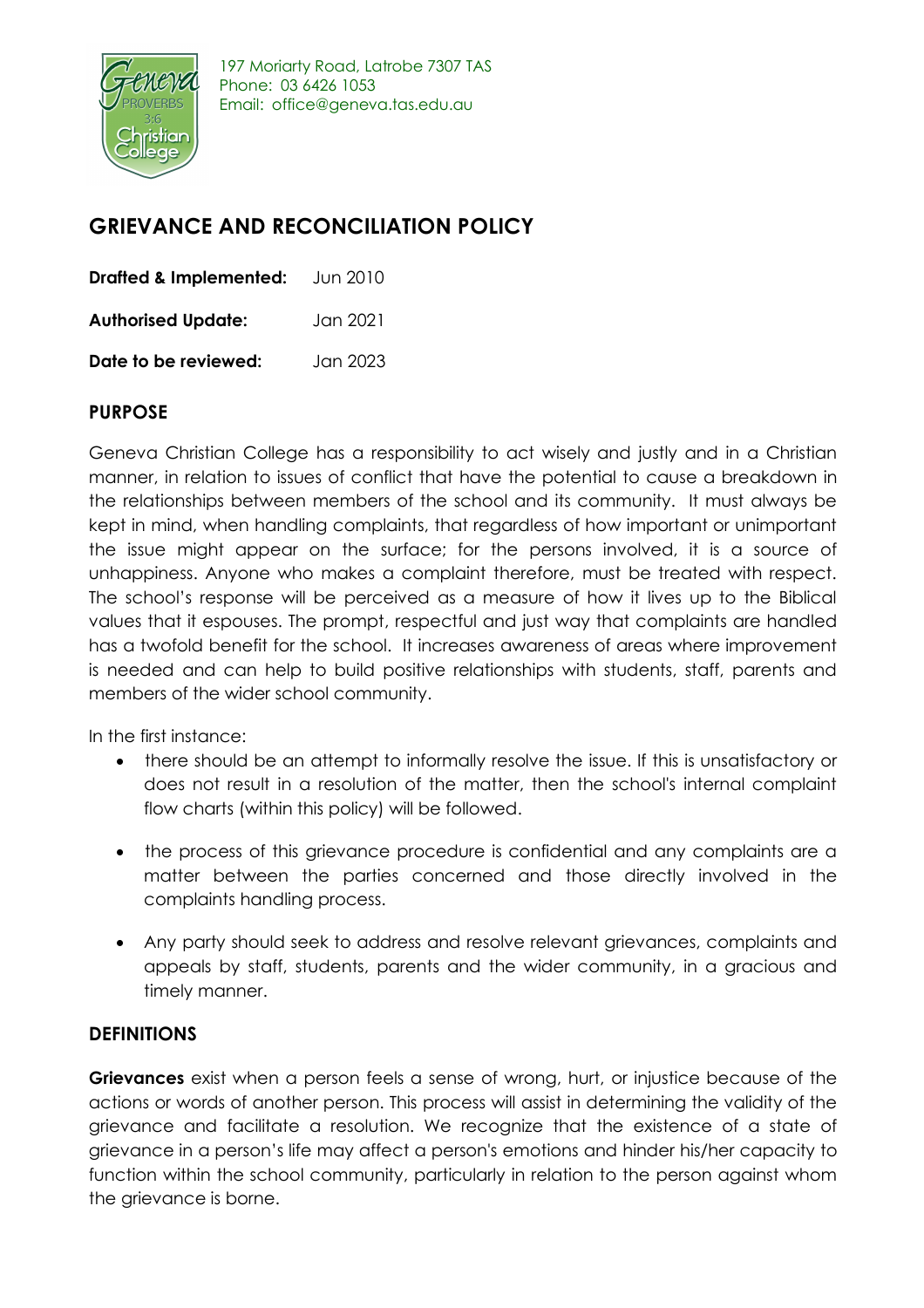**Mediation** is conducted by an objective third party to bring the contending parties together to attempt resolution and settlement of the dispute or controversy.

#### **IMPLEMENTATION**

This Grievance Policy is available on the school's website, on the Staff Shared Google Drive and also in the Policies, Procedures and Guidelines Folder in the Front Office. It is included in the annual staff online induction, and is referenced in the Employee Handbook. The applicable Australian Standard AS ISO 10002-2006 outlines a number of further principles for effective complaints handling (attached).

Grievances should be treated seriously and sensitively, having due regard to procedural fairness, confidentiality and privacy. They should be handled without delay and directly with the people involved. For these reasons, persons with concerns should raise them as early as possible. Wherever possible, grievances should be resolved by a process of discussion, co-operation and conciliation. The aim is to reach an acceptable outcome that restores and maintains good relationships and releases those involved from their effect. Support should be provided to the person bringing the grievance and the person against whom the grievance is made. No person should be victimized because they raise a complaint or are associated with a grievance. Frivolous or malicious grievances should not be instigated and all parties are expected to participate in the grievance procedure in good faith.

Where a complaint raises a matter that should be dealt with by another school policy or is subject to particular legislative requirements, the procedures of this policy are subject to modification as needed, to meet those other obligations. i.e. when the Child Protection Policy or the Employment Termination Guidelines should be invoked etc.

#### **DURING ANY STAGE OF THE PROCESS, MEDIATION IS AVAILABLE IF REQUIRED, LEGAL REPRESENTATION CAN BE SOUGHT BY EITHER OR BOTH PARTIES.**

#### **STAGE 1: Informal and Private**

If a person becomes aware that he or she is feeling aggrieved by the actions of another person, he or she should have first, checked all the facts, then take the time to reflect on the matter to ensure that his or her spirit and emotions are under control and that the issues concerned are clearly understood enough to be articulated simply and graciously.

The aggrieved person should make an opportunity to see the person against whom they have a grievance, privately, with enough time to be able to properly express the grievance. At this meeting, the issues should be discussed factually and without any accusation. The aggrieved person should avoid making an interpretation of the motivation or attitude of the person against whom the grievance is held.

**Matthew 18:15** "Moreover if your brother sins against you, go and tell him his fault between you and him alone. If he hears you, you have gained your brother.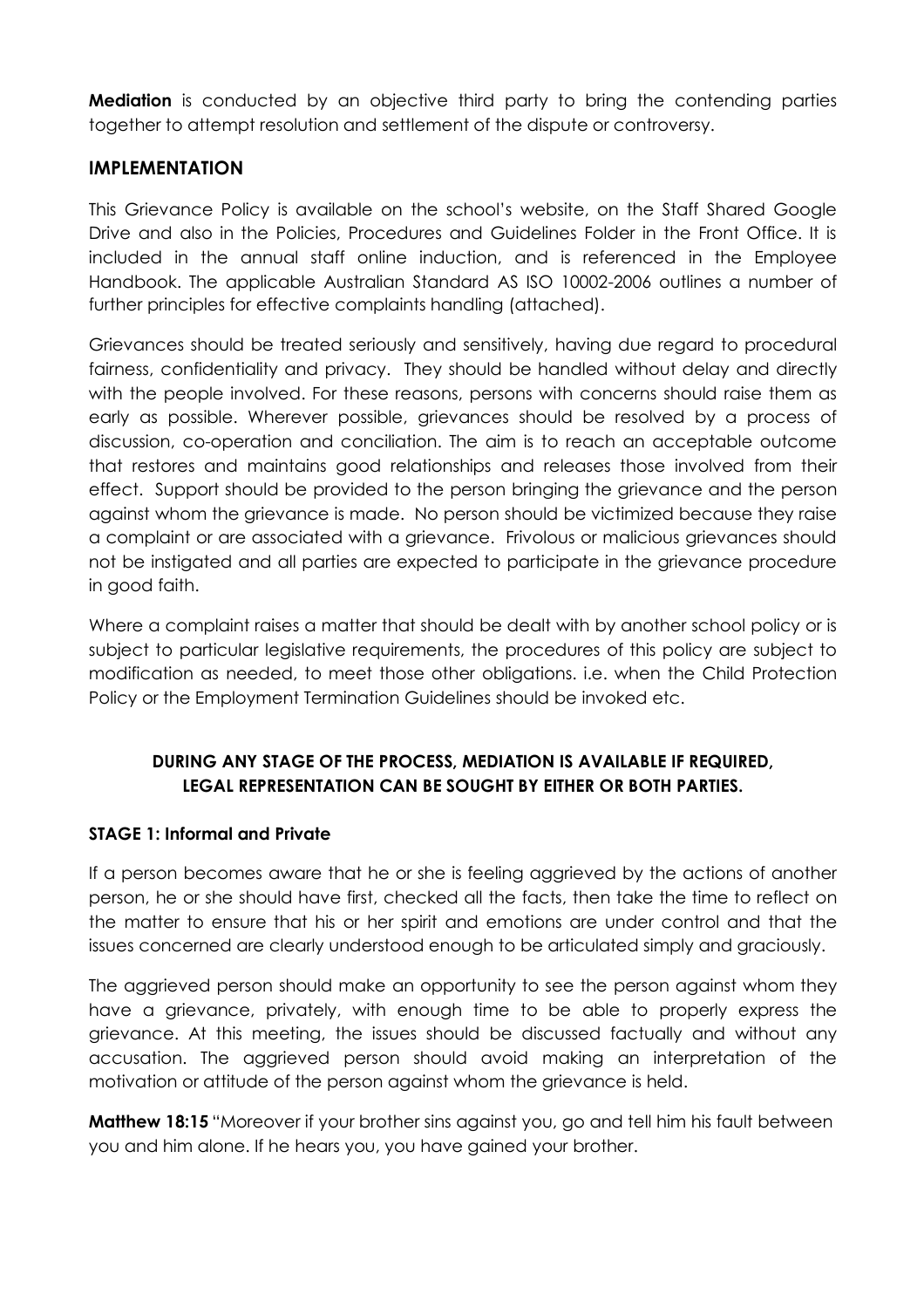The desirable outcome, is that the two parties will resolve the issue and seek mutual forgiveness and reconciliation. If this meeting is successful, the issue should remain private.

**Matthew 18:16** But if he will not hear, take with you one or two more, that 'by the mouth of two or three witnesses every word may be established.'

If the grievance continues unresolved and the aggrieved person is not satisfied that the matter has been appropriately rectified, the grievance process will move to Stage 2.

#### **DURING ANY STAGE OF THE PROCESS, MEDIATION IS AVAILABLE IF REQUIRED, LEGAL REPRESENTATION CAN BE SOUGHT BY EITHER OR BOTH PARTIES.**

#### **STAGE 2: Seek assistance and/or formalize complaint**

The aggrieved person should now seek assistance and make a formal complaint, according to the relevant flow chart within this policy. The formal complaint can be documented in writing and also presented verbally at a meeting with the appropriate person listed in the Flow Chart i.e. Class teacher, Chaplain, Principal, or, if the complaint is against the Principal, then to the Chair/Secretary of the Board, who will read the report, ask questions to seek clarification of the particulars of the grievance and make appropriate notes.

As appropriate, the Teacher, Chaplain, Principal or Chair/Secretary of the Board will meet with the person against whom the complaint has been made, to explain the nature of the complaint and to present him/her with a copy of the written complaint. At this meeting, the person against whom the complaint has been made will have the opportunity to discuss his/her responses to the formal complaint and to seek further clarification. The main purpose of this meeting will be to prepare the person against whom the complaint has been made, to meet with the aggrieved person (where applicable) to seek resolution of the grievance. At any stage of this process formal mediation using external resources may be utilized in an attempt to reconcile differences.

The Principal or Chair/Secretary of the Board will arrange a meeting of the two parties. He/she will then lead the meeting with a view to allowing the grievance to be aired, then for the person against whom the grievance has been aired, to respond. If a person has a "counter grievance", they should be encouraged to make their own formal complaint in accordance with this Policy. The desired outcome of this meeting is that both parties will seek mutual forgiveness and that an agreement will be made that future conduct will be such, to avoid the grievance recurring.

If this meeting apparently achieves its goal, the Principal or Chair/Secretary will arrange a review meeting if felt necessary, within an appropriate time frame after the initial meeting, to assess the progress of the resolution. Written results of this meeting will be kept in the Grievance File and copies will be available to both parties upon request. If the review meeting has a satisfactory outcome, then by mutual agreement no further action will need to be taken.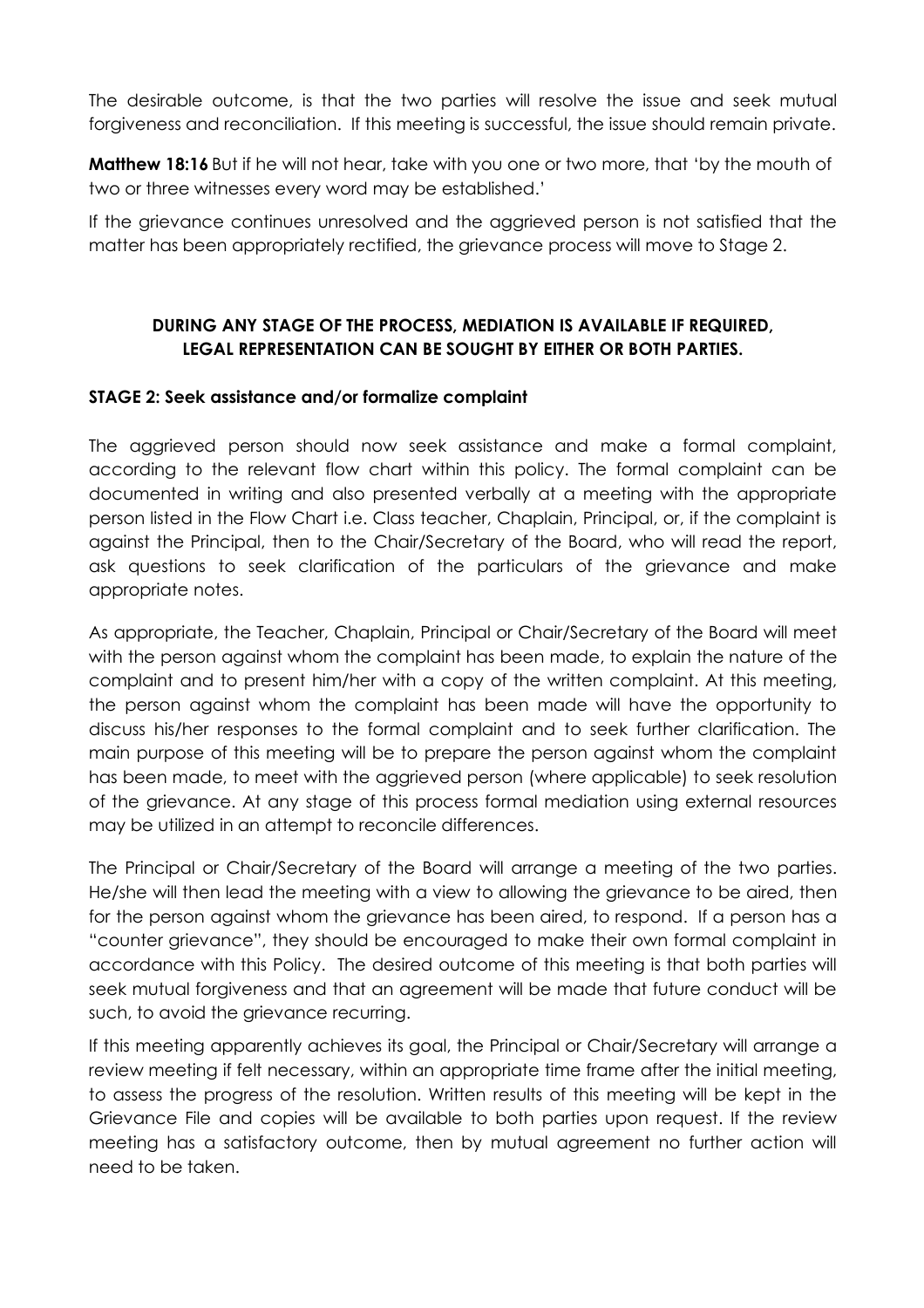#### **DURING ANY STAGE OF THE PROCESS, MEDIATION IS AVAILABLE IF REQUIRED, LEGAL REPRESENTATION CAN BE SOUGHT BY EITHER OR BOTH PARTIES.**

#### **STAGE 3:**

If the Stage 2 meeting fails to produce a satisfactory resolution in the opinion of either party or the Principal or Chair/Secretary, either party may take or recommend one or more of the following:

- provide another opportunity for the issue to be aired in a broader setting and for advice to be given regarding the resolution
- provide opportunity for legal advice to be given regarding the resolution of the issue.

Should arbitration be required, this should be by an impartial expert arbitration panel consisting of any three of the following people who are unconnected with any party involved in the dispute:

- an educator (qualified teacher with experience & maturity)
- a church leader
- a person with mediation or legal skills outside the school
- another member of the Board

The arbitration panel will be given copies of all documents relating to the grievance at least 48 hours prior to the arbitration meeting and a date will be set for the arbitration meeting that is no more than one week from the request for arbitration.

The arbitration meeting will include:

- an individual interview of each of the two parties
- a discussion of the issues with both parties present
- a time of consultation among the panel without the parties present
- a presentation of the panel's outcomes and advice
- action as required by the panel's decision

The desired outcome of an arbitration would be to have the disputing parties agree to abide by the outcomes of the arbitration panel.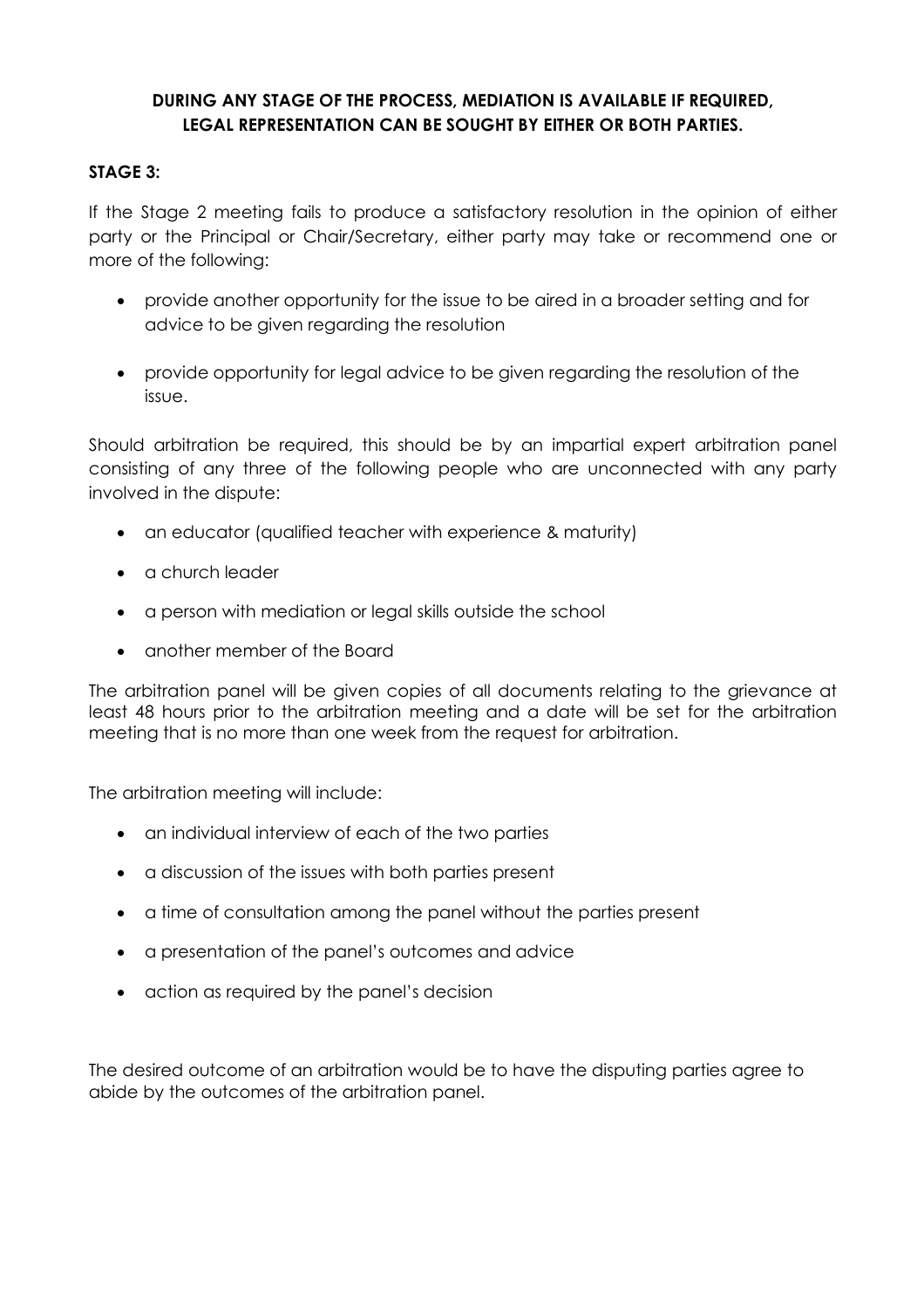# FLOW CHART FOR COMPLAINTS - STUDENTS

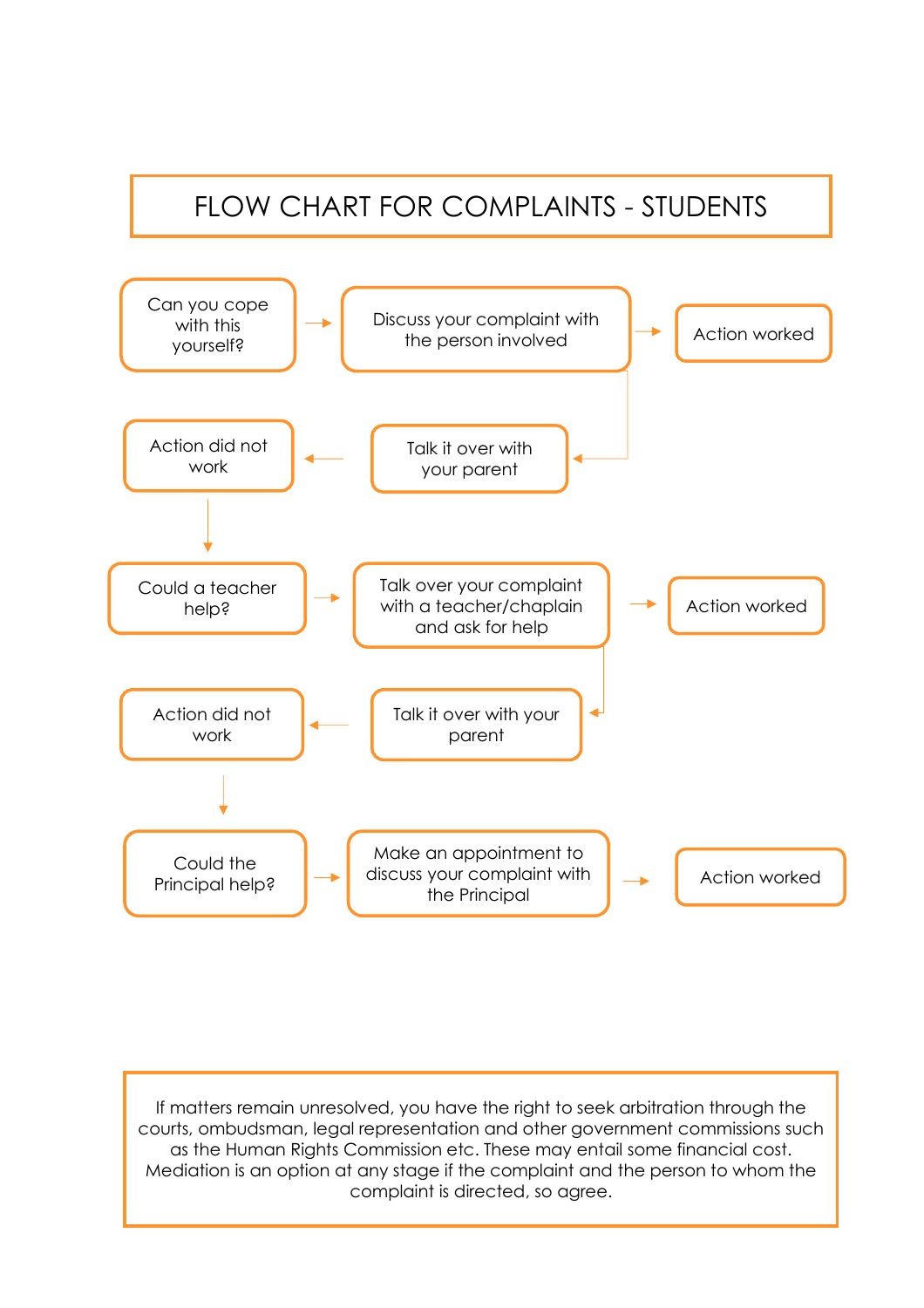## FLOW CHART FOR COMPLAINTS - PARENTS

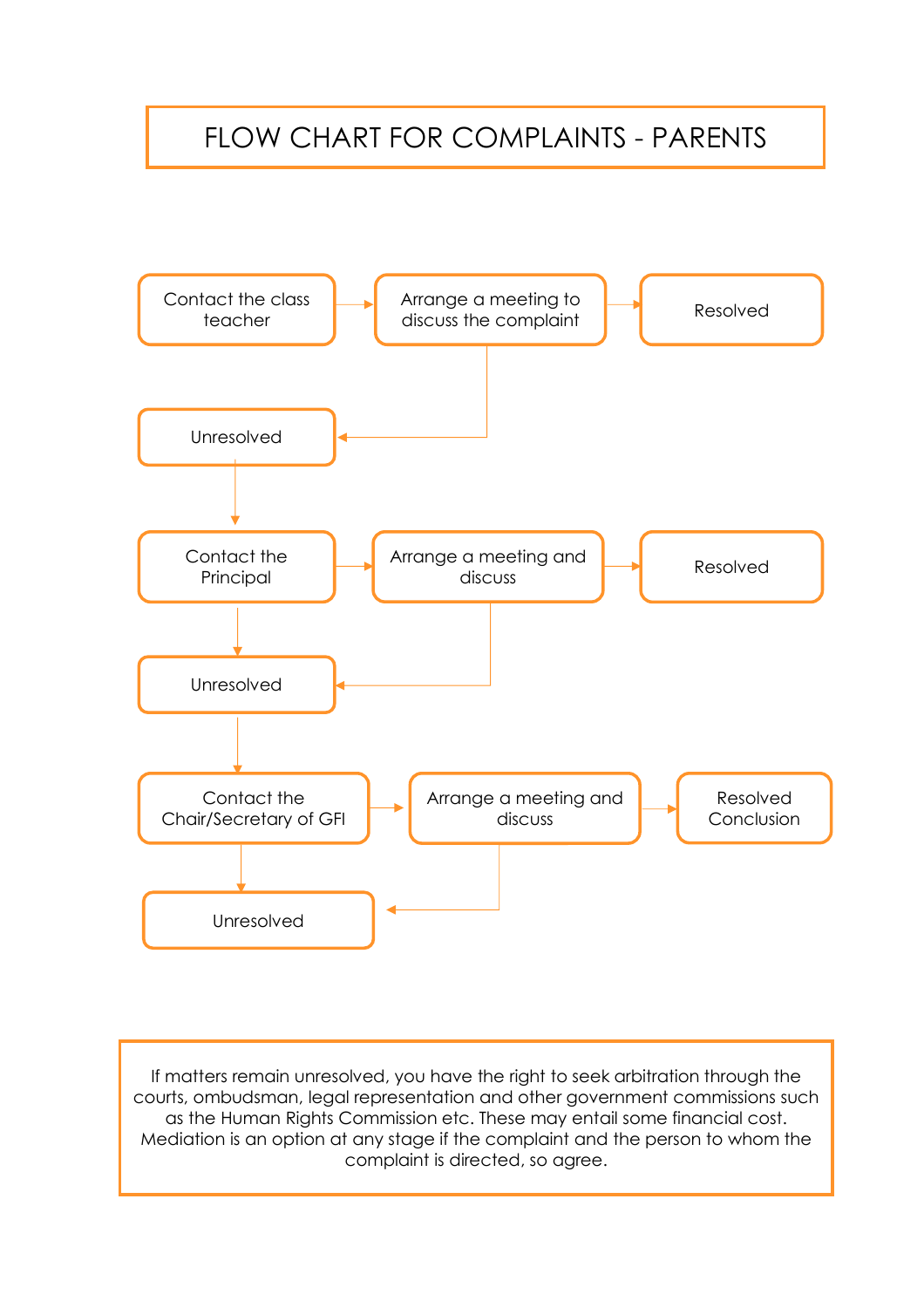## FLOW CHART FOR COMPLAINTS – WIDER COMMUNITY

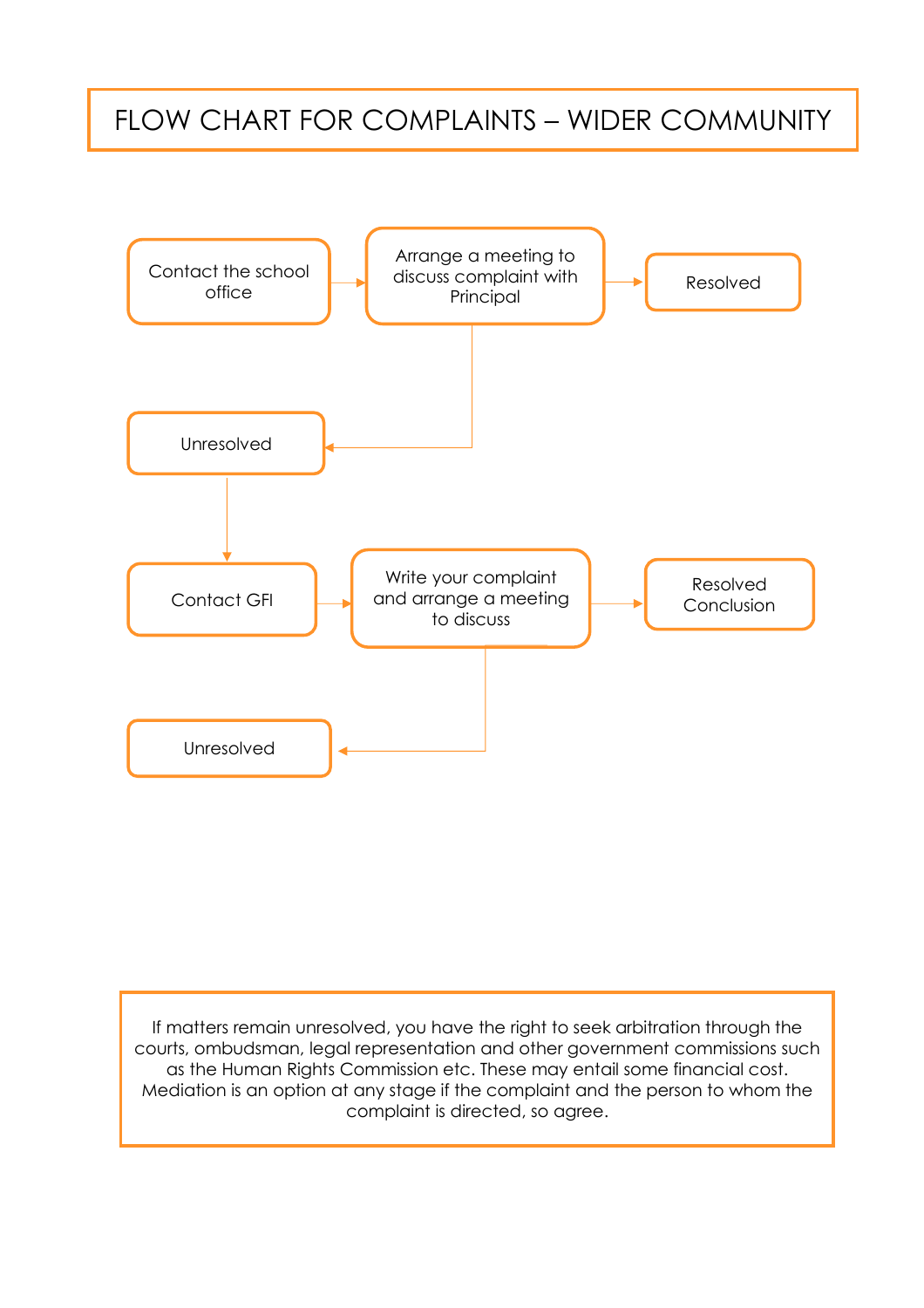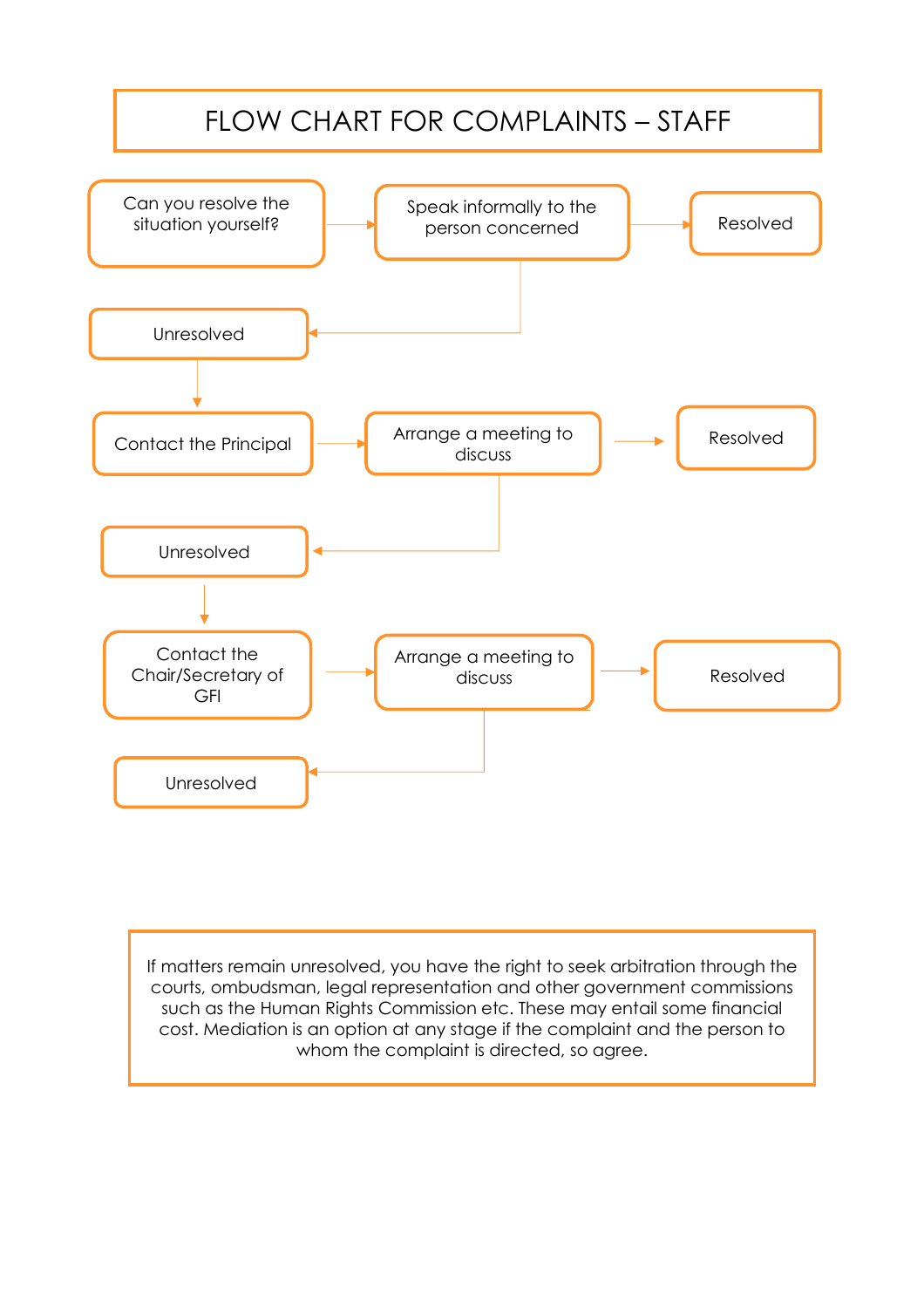## FLOW CHART FOR COMPLAINTS – SCHOOL TO STAFF

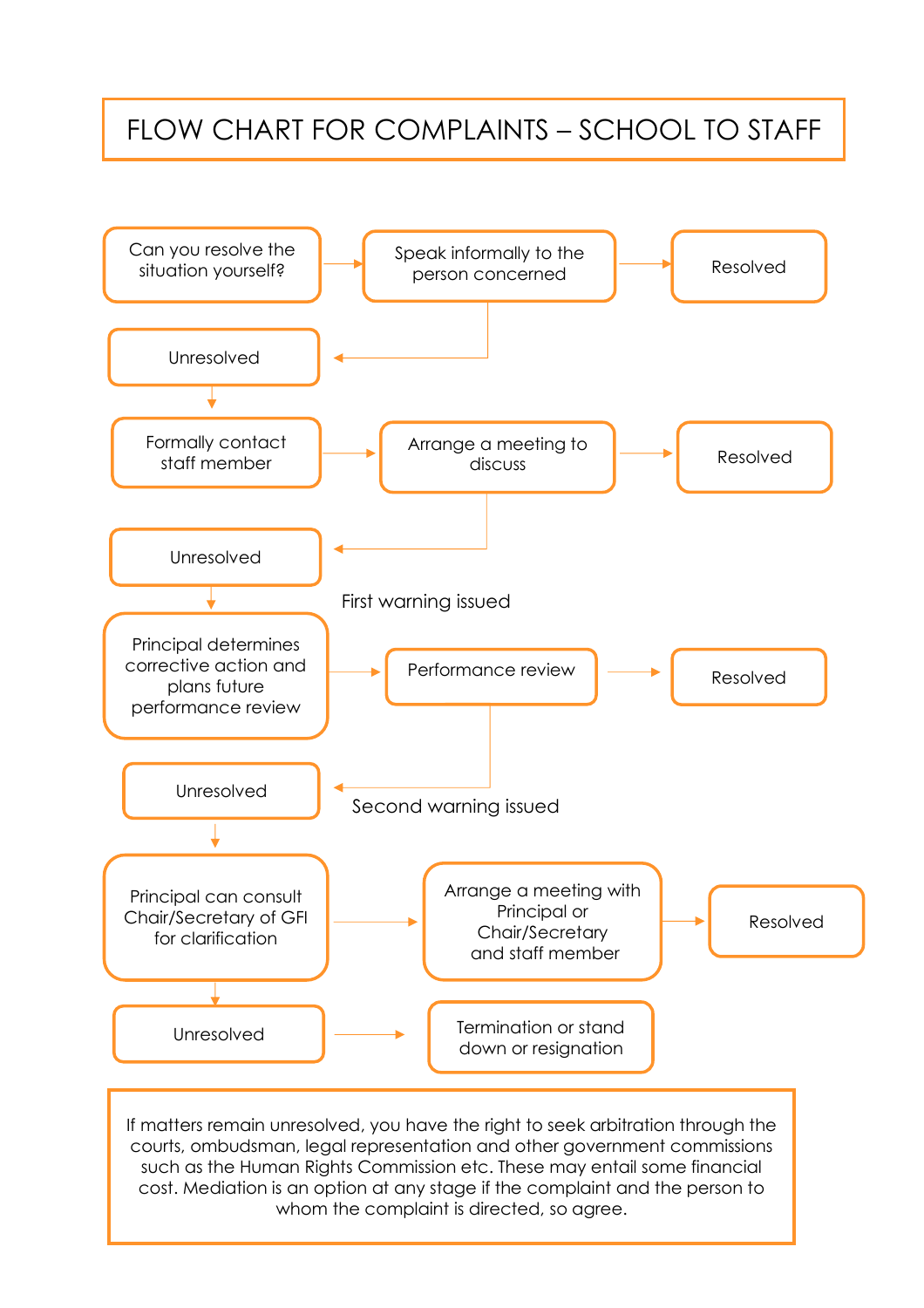## FLOW CHART FOR COMPLAINTS – PRINCIPAL